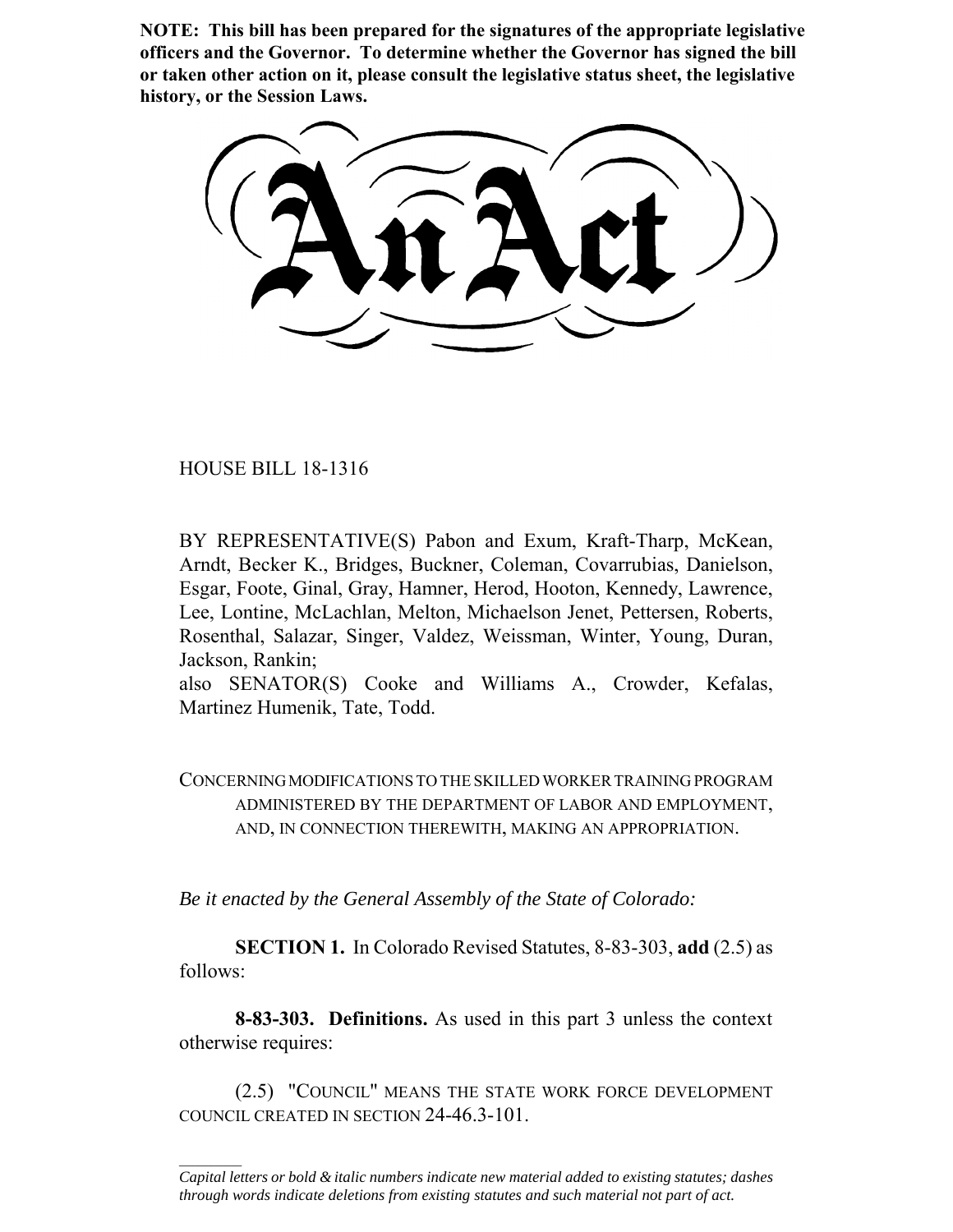**SECTION 2.** In Colorado Revised Statutes, 8-83-304, **amend**  $(1)(b)(I), (1)(d),$  and  $(2)$  as follows:

**8-83-304. Skilled worker outreach, recruitment, and key training grant program - creation - award criteria.** (1) (b) (I) For the 2015-16 through 2018-19 fiscal years, The department shall administer the grant program by accepting and processing matching grant applications submitted pursuant to this section, and the grant review committee shall review and make recommendations for awarding matching grants. The department shall develop application guidelines, and establish deadlines for the grant program, and may develop an expedited application process in accordance with subsection (1)(d) of this section.

(d) Notwithstanding the requirements of the "Procurement Code", articles 101 to 112 of title 24, the department may SHALL use an expedited procedure for accepting and reviewing an application APPLICATIONS from an eligible applicant that received matching grant awards in the 2015-16 or 2016-17 fiscal year and is applying for an additional matching grant or to extend a matching grant award under an existing agreement if APPLICANTS.

(I) The eligible applicant demonstrates positive outcomes resulting from its receipt and use of matching grants under the WORK grant program;

(II) The eligible applicant demonstrates that all organizations that were named in the original grant application agree to participate in an expedited application process; and

(III) The WORK grant review committee approves the use of an expedited application process for the eligible applicant.

(2) No later than January 1, 2016, and no later than each January 1 thereafter through January 1, 2018, The department shall start accepting grant applications for matching grants to be awarded BY JANUARY 1 OF EACH YEAR; SHALL AWARD GRANTS pursuant to section 8-83-305 WITHIN NINETY DAYS, BUT no later than the April 1, following the application submittal deadline; AND SHALL ISSUE GRANT AWARDS TO RECIPIENTS WITHIN FORTY-FIVE DAYS AFTER NOTIFYING THE AWARD RECIPIENTS OF THE GRANT AWARD.

## PAGE 2-HOUSE BILL 18-1316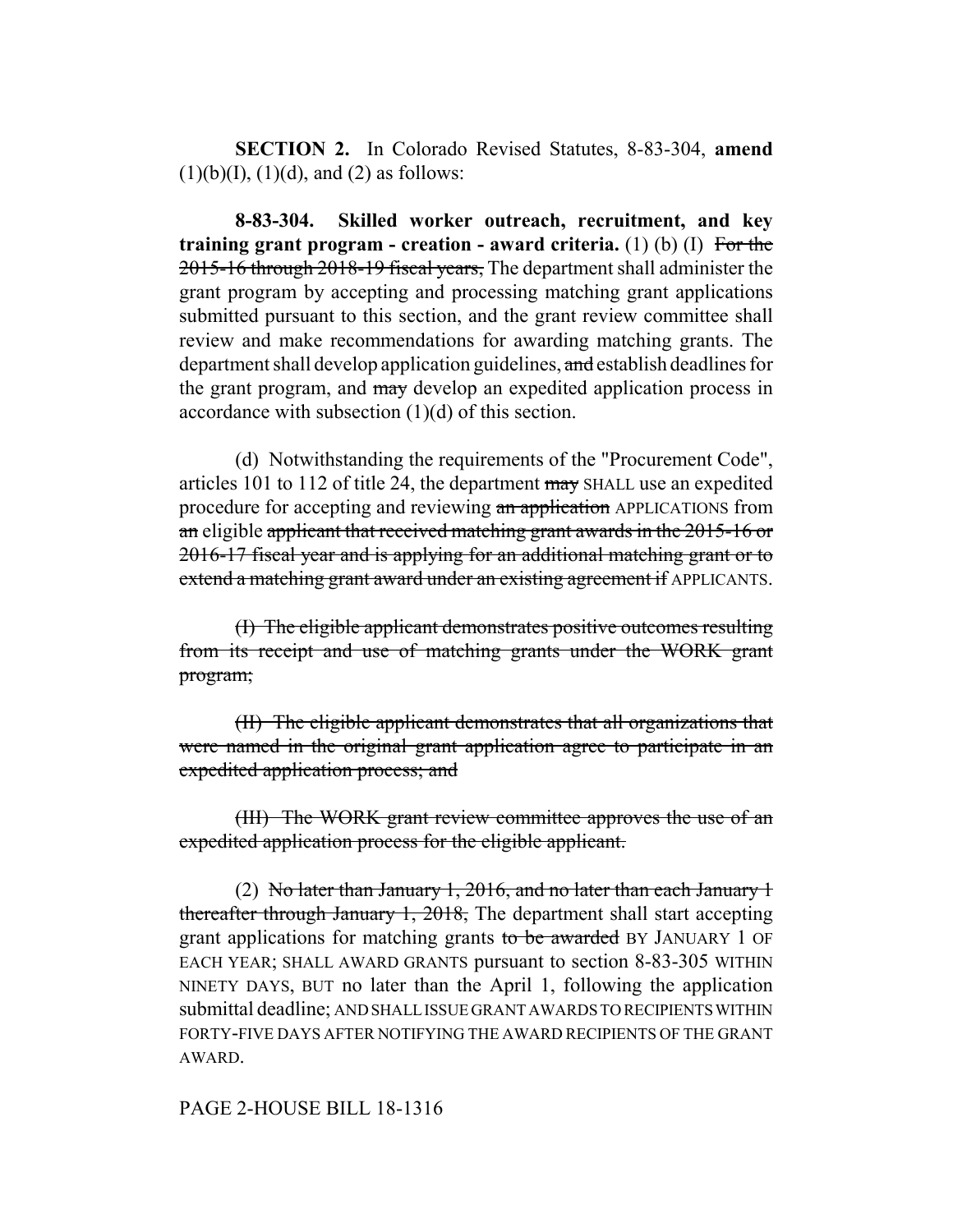**SECTION 3.** In Colorado Revised Statutes, 8-83-305, **amend** (1) introductory portion,  $(1)(i)$ , and  $(2)(c)$  as follows:

**8-83-305. Skilled worker outreach, recruitment, and key training grant review committee - creation - membership - duties grant award recommendations.** (1) There is created the skilled worker outreach, recruitment, and key training grant review committee, also referred to as the "WORK grant review committee". The grant review committee consists of thirteen members appointed by the governor COUNCIL as follows:

(i) One member of the state work force development council. created in section 24-46.3-101, C.R.S.

(2) (c) (I) After reviewing the grant applications AND SUBJECT TO SUBSECTION  $(2)(c)(II)$  OF THIS SECTION, the grant review committee shall make recommendations about which eligible applicants should be awarded matching grants and the amounts of the matching grants. which Recommendations shall be based on the committee's determination as to which eligible applicants best satisfy the grant criteria pursuant to paragraphs (a) and (b) of this subsection (2) SUBSECTIONS  $(2)(a)$  AND  $(2)(b)$ OF THIS SECTION. The grant review committee shall submit its recommendations to THE EXECUTIVE COMMITTEE OF THE COUNCIL, WHICH INCLUDES the executive directors of the departments of labor and employment and higher education and the director of the office. After considering the grant review committee's recommendations AND SUBJECT TO SUBSECTION  $(2)(c)(II)$  OF THIS SECTION, the executive directors and the director COMMITTEE shall jointly determine to whom and in what amounts to award matching grants. Grants shall be awarded WITHIN NINETY DAYS, BUT no later than the April 1, following the application submittal deadline, AND, TO THE EXTENT POSSIBLE, THE DEPARTMENT SHALL ISSUE THE GRANT AWARDS WITHIN FORTY-FIVE DAYS AFTER NOTIFYING THE AWARD RECIPIENTS OF THE GRANT AWARDS.

(II) FOR THE 2018-19, 2019-20, AND 2020-21 FISCAL YEARS, THE GRANT REVIEW COMMITTEE SHALL ENSURE, TO THE EXTENT POSSIBLE, THAT IT RECOMMENDS MATCHING GRANT AMOUNTS, AND THE EXECUTIVE DIRECTORS AND DIRECTOR OF THE OFFICE SHALL ENSURE, TO THE EXTENT POSSIBLE, THAT THEY AWARD MATCHING GRANTS, IN ACCORDANCE WITH THE ALLOCATION OF AVAILABLE MONEY IN THE WORK FUND SPECIFIED IN

## PAGE 3-HOUSE BILL 18-1316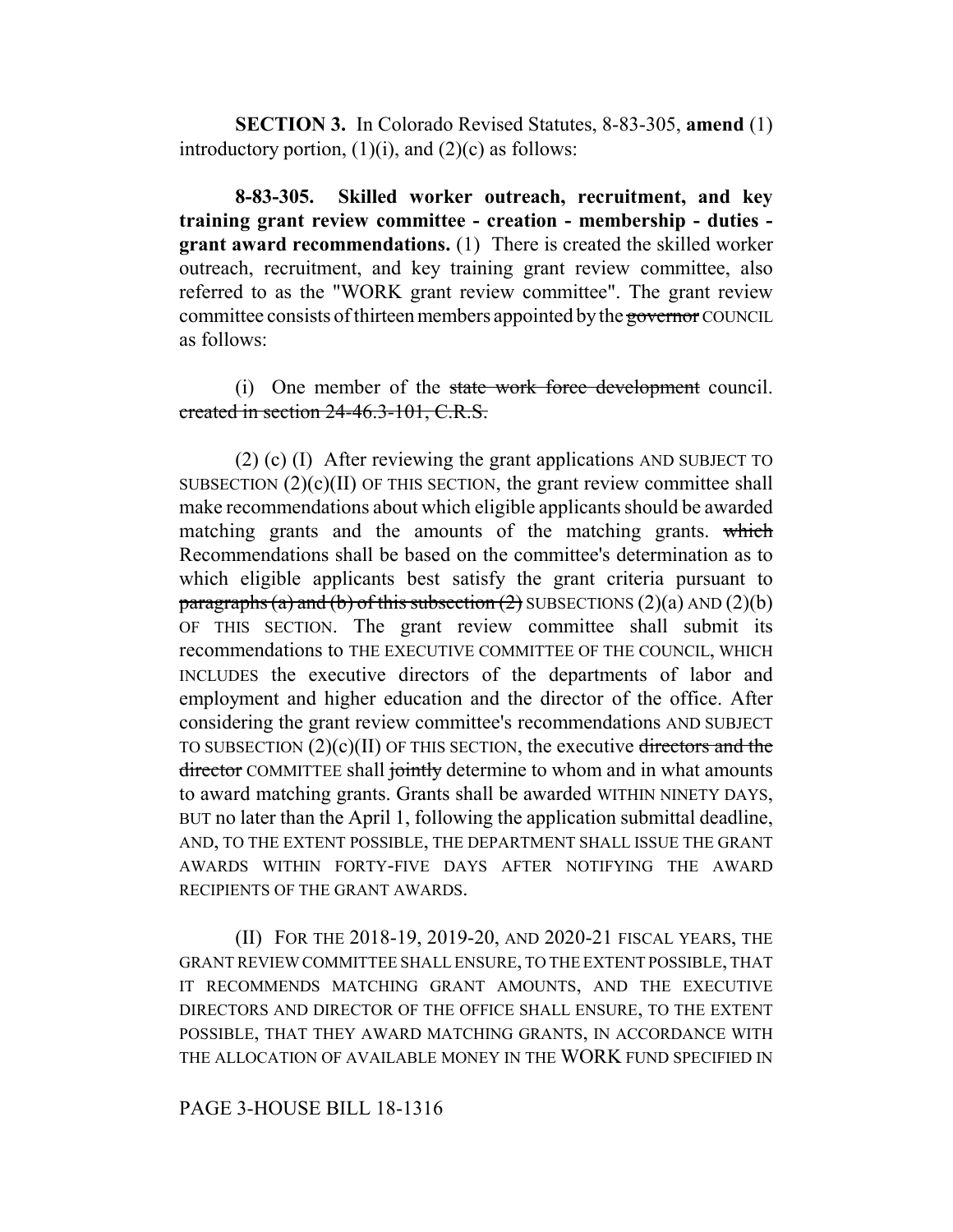SECTION 8-83-307 (3)(b).

**SECTION 4.** In Colorado Revised Statutes, 8-83-306, **amend** (2) introductory portion; and **add** (3) as follows:

**8-83-306. Reports.** (2) By May 1, 2017, and by each May 1 thereafter through May 1, 2020 BY DECEMBER 31, 2018, AND BY EACH DECEMBER 31 THEREAFTER, the grant review committee shall submit, AS PART OF THE COLORADO TALENT PIPELINE REPORT PREPARED PURSUANT TO SECTION 24-46.3-103, an annual report to the governor, the senate committee on business, labor, and technology or its successor committee, and the house of representatives committee on business affairs and labor or its successor committee. The grant review committee shall include in the report at least the following information:

(3) SECTION  $24$ -1-136 (11)(a)(I) DOES NOT APPLY TO THE REPORTING REQUIREMENT SPECIFIED IN SUBSECTION (2) OF THIS SECTION.

**SECTION 5.** In Colorado Revised Statutes, 8-83-307, **amend**  $(1)(b)$ ,  $(3)$ , and  $(5)$  as follows:

**8-83-307. Skilled worker outreach, recruitment, and key training grant program fund - creation.** (1) (b) EXCEPT AS PROVIDED IN SUBSECTION  $(5)$  OF THIS SECTION, the moneys MONEY in the fund are IS subject to annual appropriation by the general assembly to the department for the direct and indirect costs associated with implementing this part 3.

(3) (a) For the 2015-16, 2016-17, and 2017-18 2018-19, 2019-20, AND 2020-21 fiscal years, the general assembly shall appropriate a total of ten million SEVEN MILLION SIX HUNDRED THOUSAND dollars to the fund, OF WHICH NOT MORE THAN THREE MILLION THREE HUNDRED THOUSAND DOLLARS MAY BE APPROPRIATED IN ANY GIVEN FISCAL YEAR.

(b) THE MONEY IN THE FUND THAT IS AVAILABLE FOR MATCHING GRANTS SHOULD BE ALLOCATED, TO THE EXTENT POSSIBLE, TO ELIGIBLE APPLICANTS APPROVED FOR A MATCHING GRANT AWARD PURSUANT TO SECTION 8-83-305 (2)(c) AS FOLLOWS:

(I) TWO-THIRDS TO ELIGIBLE APPLICANTS THAT WERE AWARDED MATCHING GRANTS IN A PRIOR FISCAL YEAR; AND

## PAGE 4-HOUSE BILL 18-1316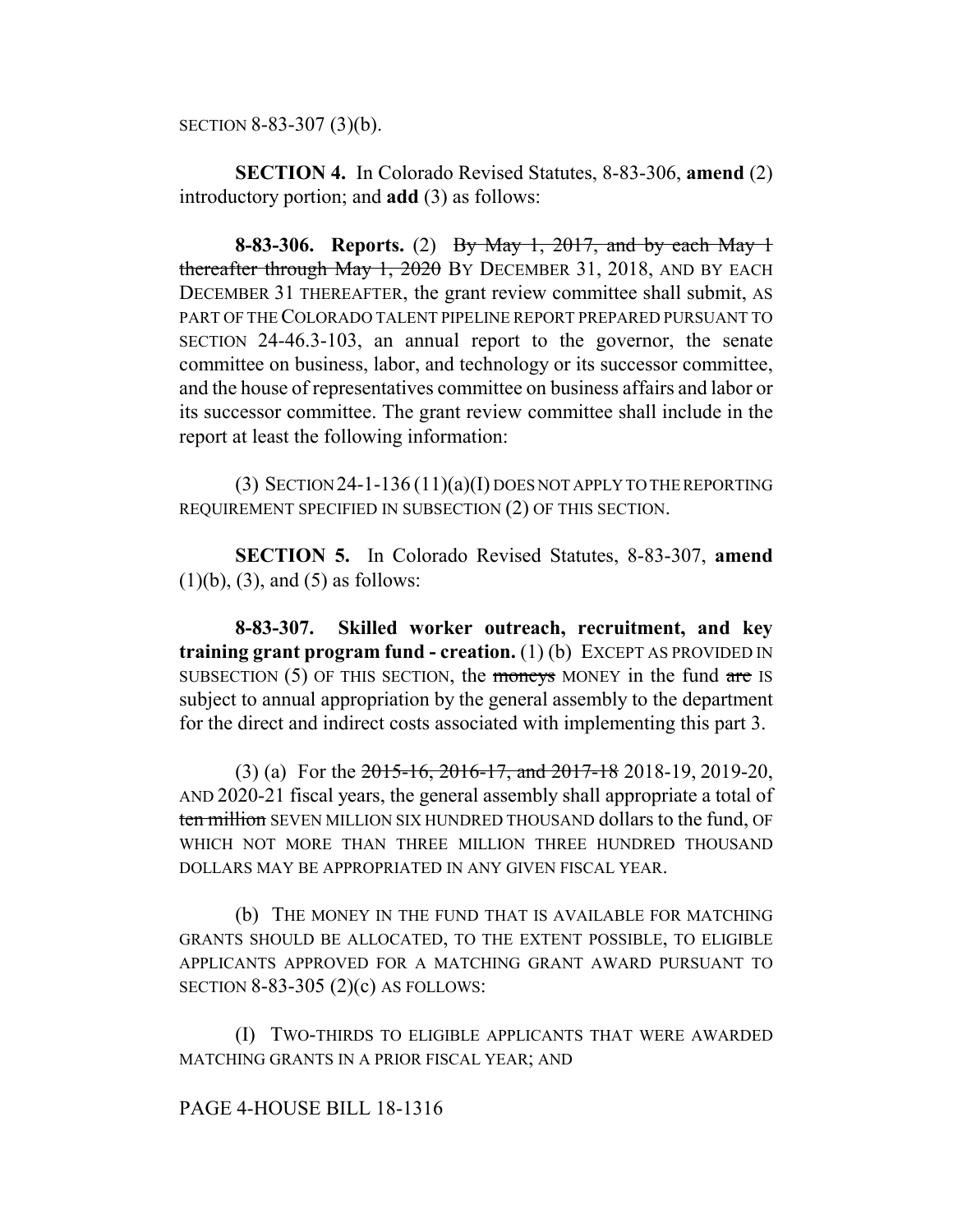(II) ONE-THIRD TO ELIGIBLE APPLICANTS THAT HAVE NOT RECEIVED A MATCHING GRANT PREVIOUSLY.

(5) Any unexpended and unencumbered moneys MONEY remaining in the WORK fund at the end of a fiscal year remain REMAINS in the fund and shall not be credited or transferred to the general fund or another fund. UNEXPENDED AND UNENCUMBERED MONEY FROM AN APPROPRIATION MADE PURSUANT TO SUBSECTION (3) OF THIS SECTION REMAINS AVAILABLE FOR EXPENDITURE BY THE DEPARTMENT IN THE NEXT FISCAL YEAR WITHOUT FURTHER APPROPRIATION.

**SECTION 6. Appropriation.** (1) For the 2018-19 state fiscal year, \$1,000,000 is appropriated to the skilled worker outreach, recruitment, and key training grant program fund created in section 8-83-307, C.R.S. This appropriation is from the general fund. The department of labor and employment is responsible for the accounting related to this appropriation.

(2) For the 2018-19 state fiscal year, \$1,000,000 is appropriated to the department of labor and employment for use by the division of employment and training. This appropriation is from reappropriated funds in the skilled worker outreach, recruitment, and key training grant program fund under subsection (1) of this section. To implement this act, the division may use the appropriation for the skilled worker outreach, recruitment, and key training grant program.

**SECTION 7. Safety clause.** The general assembly hereby finds,